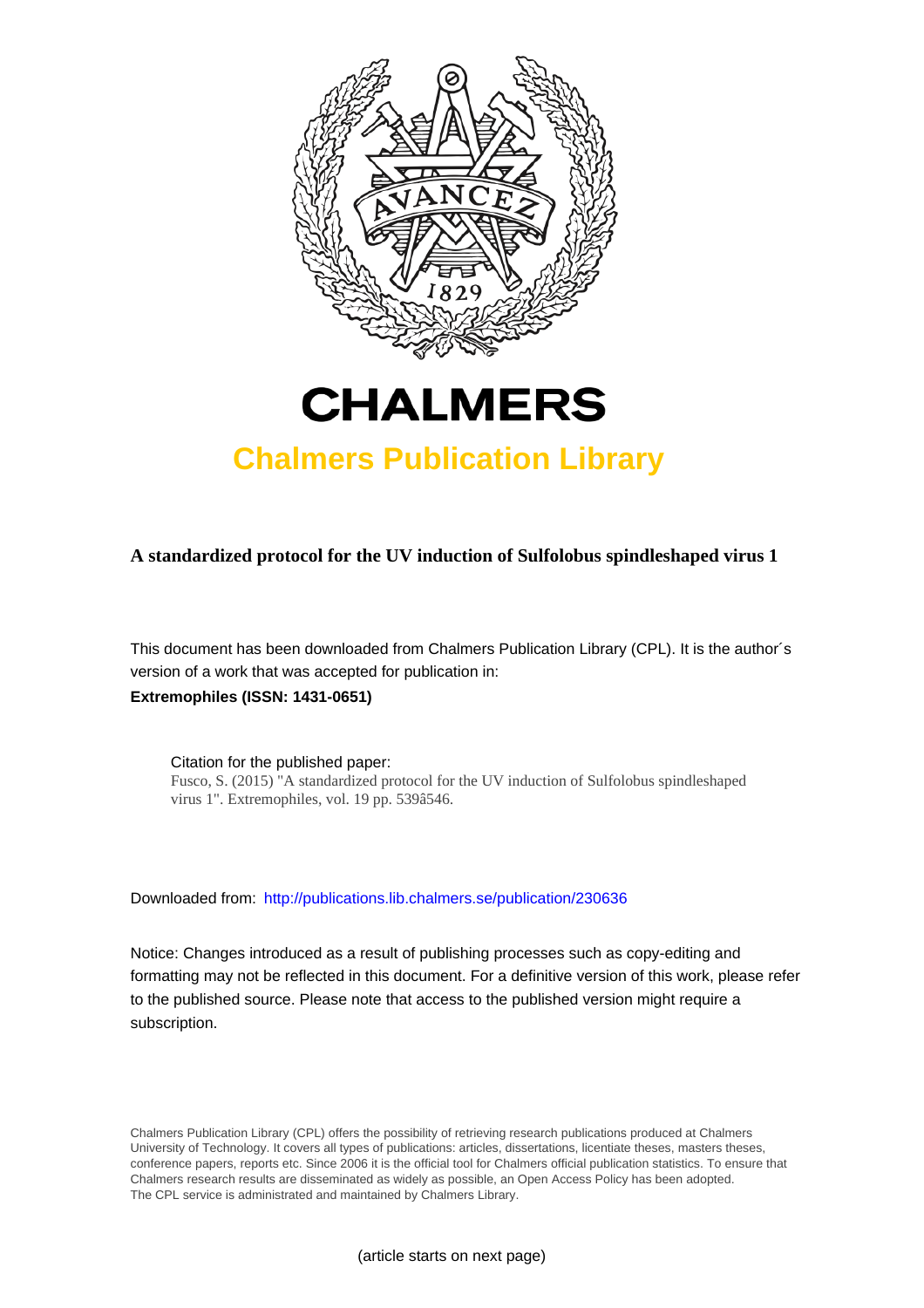METHOD PAPER

### **A standardized protocol for the UV induction of** *Sulfolobus* **spindle‑shaped virus 1**

**Salvatore Fusco · Martina Aulitto · Simonetta Bartolucci · Patrizia Contursi**

Received: 29 September 2014 / Accepted: 26 November 2014 / Published online: 6 December 2014 © Springer Japan 2014

**Abstract** The *Fuselloviridae* prototype member *Sulfolobus* spindle-shaped virus 1 is a model of UV-inducible viruses infecting *Crenarchaeota*. Previous works on SSV1 UV induction were bases on empirically determined parameters that have not yet been standardized. Thus, in many peer reviewed literature, it is not clear how the fluence and irradiance have been determined. Here, we describe a protocol for the UV induction of SSV1 replication, which is based on the combination of the following instrumentally monitored parameters: (1) the fluence; (2) the irradiance; (3) the exposure time, and (4) the exposure distance. With the aim of finding a good balance between the viral replication induction and the host cells viability, UV-irradiated cultures were monitored for their ability to recover in the aftermath of the UV exposure. This UV irradiation procedure has been set up using the well-characterized *Sulfolobus solfataricus* P2 strain as model system to study host– virus interaction.

**Keywords** *Sulfolobus* spindle-shaped virus · UV induction · Irradiation protocol · *Fuselloviridae* · Viral titre · Plaque assay · Fluence · Irradiance

Communicated by L. Huang.

**Electronic supplementary material** The online version of this article (doi[:10.1007/s00792-014-0717-y](http://dx.doi.org/10.1007/s00792-014-0717-y)) contains supplementary material, which is available to authorized users.

#### **Introduction**

*Sulfolobus* spindle-shaped virus 1 (SSV1), isolated from the native host *Sulfolobus shibatae* in Beppu (Japan), is the prototype and the best characterized member of the *Fuselloviridae* family (Prangishvili [2013;](#page-8-0) Martin et al. [1984](#page-8-1)). SSV1 can propagate only in few hosts (Ceballos et al. [2012](#page-7-0)), among which a strain of *S. solfataricus* isolated from the solfataric field of Pisciarelli near Naples (Italy), turned out to be suitable for carrying out genetic (Stedman et al. [1999;](#page-8-2) Clore and Stedman [2007](#page-7-1); Iverson and Stedman [2012\)](#page-7-2), biochemical (Kraft et al. [2004a,](#page-7-3) [b;](#page-7-4) Menon et al. [2008](#page-8-3); Zhan et al. [2012](#page-8-4); Eilers et al. [2012\)](#page-7-5) and physiological studies (Reiter et al. [1987](#page-8-5); Schleper et al. [1992;](#page-8-6) Zillig et al. [1980](#page-8-7); Fröls et al. [2007a;](#page-7-6) Fusco et al. [2013](#page-7-7)).

The genome of SSV1 is a double-stranded DNA molecule of 15 Kbp, which has been found both as integrated (provirus) and as episomal form into the host cells (Schleper et al. [1992;](#page-8-6) Yeats et al. [1982\)](#page-8-8). Its complete sequence has been determined (Palm et al. [1991\)](#page-8-9), and as for other fuselloviruses (Stedman et al. [2003;](#page-8-10) Wiedenheft et al. [2004](#page-8-11); Redder et al. [2009;](#page-8-12) Contursi et al. [2007](#page-7-8), [2010,](#page-7-9) [2014a\)](#page-7-10), it encodes for a number of quasi-orphan proteins, which do not have detectable homologues in the databases other than in related hyperthermophilic viral genomes (Contursi et al. [2013](#page-7-11)). This has led to the necessity of performing structural and functional analyses to unravel their functions. For instance, the structure of several SSV1 transcription factors (TFs) has been solved revealing that, despite the lack of homology, most of these viral TFs are bacterial like (Kraft et al. [2004a,](#page-7-3) [b;](#page-7-4) Menon et al. [2008](#page-8-3); Zhan et al. [2012;](#page-8-4) Eilers et al. [2012;](#page-7-5) Contursi et al. [2013](#page-7-11); [2011](#page-7-12); [2014b](#page-7-13)).

Insights about the role of some SSV1 proteins have been derived from genetic analyses that revealed some of the

S. Fusco · M. Aulitto · S. Bartolucci · P. Contursi ( $\boxtimes$ ) Dipartimento di Biologia, Università degli Studi di Napoli Federico II, Complesso Universitario Monte S. Angelo, Via Cinthia, 80126 Naples, Italy e-mail: contursi@unina.it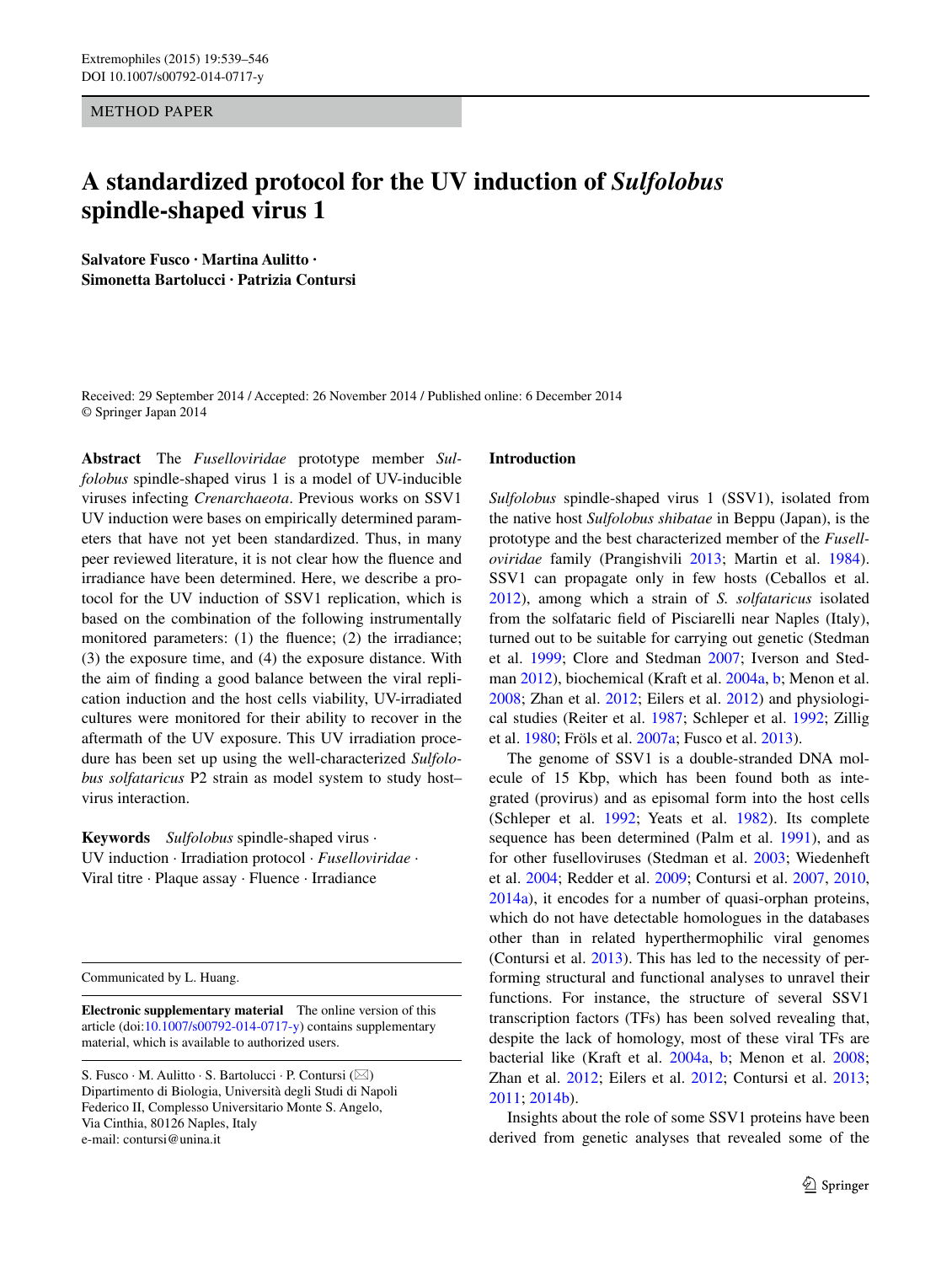essential SSV1 genes (Stedman et al. [1999](#page-8-2); Iverson and Stedman [2012](#page-7-2)). Furthermore, its genome has been used as template for the construction of replicative and expression vectors, which have been employed for heterologous gene expression as well as for studying viral ORFs essentiality (Contursi et al. [2014a;](#page-7-10) Stedman et al. [1999;](#page-8-2) Iverson and Stedman [2012;](#page-7-2) Jonuscheit et al. [2003](#page-7-14); Albers et al. [2006](#page-7-15); Cannio et al. [1998](#page-7-16); Cannio et al. [2001\)](#page-7-17).

Pioneering studies on SSV1 helped shedding light on how gene expression is regulated in *Archaea*. In particular, the elucidation of the SSV1 transcriptional map as well as the identification of all the transcriptional start sites (TSSs) (Reiter et al. [1987](#page-8-5); Fröls et al. [2007a](#page-7-6); Fusco et al. [2013](#page-7-7)), led to the discovery of two conserved sequence motifs that resemble those of the eukaryotic basal gene promoters recognized by the RNA polymerase II (Reiter et al. [1988](#page-8-13)). Therefore, the bacterial-like transcription regulators encoded by *Archaea* operate in a eukaryal-like transcriptional context (Contursi et al. [2013](#page-7-11)).

Upon infection, one copy of the viral genome site specifically integrates into the host chromosome at an arginyltRNA gene (Schleper et al. [1992\)](#page-8-6), whereas the episomal form (~5 copies per cell) is maintained in host cells in three isoforms, i.e. (1) as positively or negatively supercoiled and (2) as relaxed double-stranded DNA (Snyder et al. [2003](#page-8-14)). Intriguingly, so far SSV1 is the only member of the *Fuselloviridae* family that shows an UV-inducible life cycle. Upon UV light exposure a well-characterized gene expression pattern is triggered and involves the expression of a short UV-inducible transcript, namely  $T_{ind}$ , followed by: (1) the time-coordinated expression of all the other viral transcripts, (2) the induction of the SSV1 genome replication (Fröls et al. [2007a](#page-7-6)) and (3) a steep increase of the viral titre. Only recently efforts have been made to get insights into the molecular switch from the lysogenic state to the replication induction (Fusco et al. [2013\)](#page-7-7). Nevertheless, mechanisms underpinning these processes are still murky.

So far, in peer reviewed published literature, it is not clear how the fluence (or UV dose) and the irradiance have been measured. Indeed, the fluence  $(J m^{-2})$  administered to the cells has been only empirically determined and no attention has been paid to monitoring the irradiance (J m<sup>-2</sup> s<sup>-1</sup>) (Martin et al. [1984](#page-8-1); Reiter et al. [1987](#page-8-5); Schleper et al. [1992](#page-8-6); Fröls et al. [2007a](#page-7-6)). Furthermore, the negative effect on the host viability, that the UV treatment implies, has been underestimated. Since an essential parameter such as the irradiance has not been taken into account elsewhere (Martin et al. [1984;](#page-8-1) Reiter et al. [1987](#page-8-5); Schleper et al. [1992;](#page-8-6) Fröls et al. [2007a\)](#page-7-6) and the nomenclature may be misleading, important definitions need to be discussed. The irradiance is a proper term used when a surface is irradiated by UV light coming from all directions above the aforementioned surface. Indeed, the irradiance is the total radiant power incident from

all upward directions on an infinitesimal element of surface having area d*A* and containing the point under consideration divided by d*A*, as defined by Bolton (Bolton and Linden [2003\)](#page-7-18). When the irradiance is constant (as herein described), the fluence is derived multiplying the irradiance by the exposure time (in seconds). The term UV dose, so far used to refer to the fluence, is confusing since the word "dose" describes a total energy adsorbed by a surface (e.g. the skin). In UV irradiation of microbial suspensions, the major amount of the incident UV light crosses the sample with only a small percentage being adsorbed by the cells. For this reason, fluence is a much more appropriated term since it is related to the incident UV energy, rather than to the adsorbed fraction (Bolton and Linden [2003\)](#page-7-18).

Herein, we describe a protocol that has been developed with the purpose of: (1) standardizing all the parameters needed for performing an UV induction experiment on SSV1 lysogens and (2) finding a good balance between the viral induction and the host viability. Indeed, we show that by tuning fluence and irradiance, cells viability can be improved and, in turn, the viral induction reaches highest values determined so far.

#### **Materials and methods**

Growth conditions and UV irradiation

Cells of the *S. solfataricus* P2 lysogenic strain (SSV1-P2) were revitalized by depositing few microliters of culture onto the soft layer of an SCVYU-Gelrite plate and incubating at 75 °C for 3–5 days, as described elsewhere (Contursi et al. [2006](#page-7-19)). Subsequently, local growth areas (spots) were inoculated into 50 ml of SCVY medium, i.e. a glycinebuffered Brock's basal salt solution, supplemented with 0.2 % sucrose (wt/vol), 0.2 % casamino acids (wt/vol),  $1 \times$  vitamins (Wolin et al. [1963](#page-8-15)) and 0.005 % yeast extract (wt/vol); the pH was adjusted to 3.5 with concentrated  $H_2SO_4$ . Cells cultivation was conducted in a 250-ml Erlenmeyer flask with a long neck, at 75 °C with a shaking rate of 180 rpm using a MaxQ™ 4000 Benchtop Orbital Shaker (Thermo Scientific). The cell growth was spectrophotometrically monitored at 600 nm  $(OD_{600})$  by means of a Varian Cary® 50 Bio UV/Visible Spectrophotometer (McKinley Scientific). Once the culture reached the logarithmic phase of growth (0.4–0.6  $OD<sub>600</sub>$ ), it was diluted to a value of 0.05  $OD_{600}$  in 50 ml of fresh SCVY medium and let to grow up to  $0.8$  OD<sub>600</sub>.

Before performing UV irradiations, the SSV1-P2 culture was diluted in 400 ml of SCVY medium to  $0.08$  OD<sub>600</sub> into a 1-L Erlenmeyer flask and let to grow up to the mid-logarithmic growth phase  $(0.5 \text{ OD}_{600})$ . Aliquots of this culture were then UV-irradiated or mock treated. In detail, 40 ml of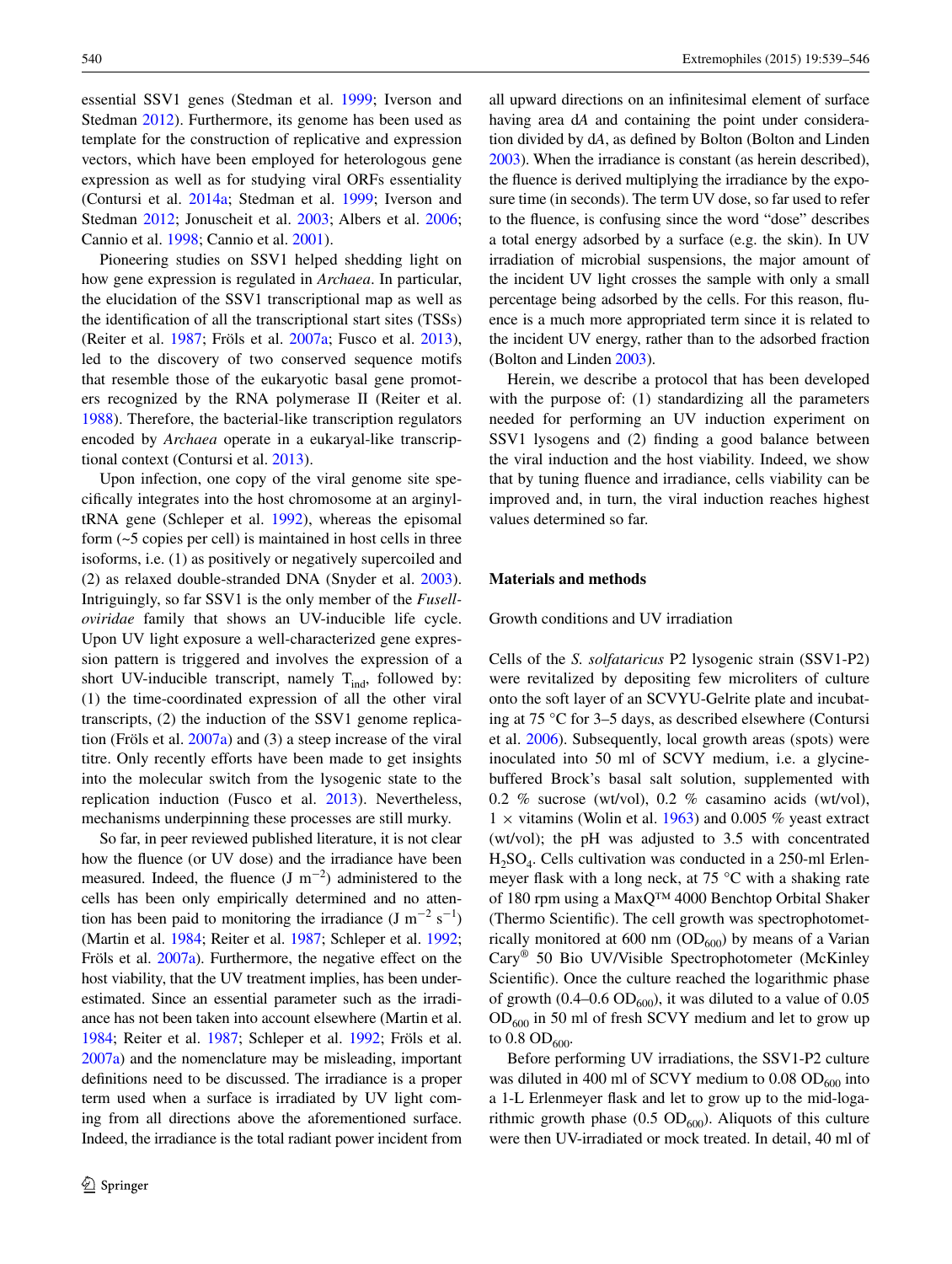culture was transferred into a  $150 \times 25$ -mm Petri plate (BD) Falcon™) and UV irradiation was carried out at room temperature in a dark room under red light, by carefully hand shaking the plate under a germicidal lamp G15T8 (254 nm, 15 W, Sankyo Denki). Differently from previous reports (Martin et al. [1984](#page-8-1); Reiter et al. [1987](#page-8-5); Schleper et al. [1992](#page-8-6); Fröls et al. [2007a](#page-7-6)), the fluence and the irradiance were instrumentally measured by means of a Quantum-photoradiometer HD9021, equipped with an LP9021 UVC probe (Delta Ohm). The fluence was of 30, 45 and 60 J m<sup>-2</sup> (with an irradiance of 1.0 J m<sup>-2</sup> s<sup>-1</sup>) or of 45, 60 and 75 J m<sup>-2</sup> (with an irradiance of 0.5 J m<sup>-2</sup> s<sup>-1</sup>) (Fig. [1\)](#page-3-0). The irradiance was tuned by changing the exposure distance, which was of 70 cm (for an irradiance of 0.5 J m<sup>-2</sup> s<sup>-1</sup>) or of 50 cm (for an irradiance of 1.0 J m<sup>-2</sup> s<sup>-1</sup>), whereas the desired fluence was achieved by changing the exposure time to the UV light source. As control, a mock-treated sample was subjected to the same procedure except for the UV light exposure. Treated samples were separately collected in 250-ml Erlenmeyer flasks, which were wrapped with aluminium foil to protect the culture from further light exposure, and incubated at 75 °C with a shaking rate of 180 rpm.

To check cells viability immediately after the treatment, serial dilutions of the cultures were plated on SCVYU-Gelrite and incubated at 75 °C for 7–10 days. Colonies were counted (100–300 cells per plate) and a survival percentage was calculated. Moreover, cell growth was spectrophotometrically monitored throughout the post-treatment incubation and samples were taken after 8 and 24 h, because a peak in the amount of SSV1 DNA and in the viral titre was expected, respectively (our unpublished data). Cellular pellets as well as cell-free supernatants were obtained through centrifugation at  $3,000 \times g$  for 15 min using the Centrifuge 5810R (Eppendorf). The procedure was carried out in triplicate and average (Avg) as well as standard deviation (SD) were calculated for the data reported below.

#### Quantitative plaque assay

SSV1 viral titre was determined for cell-free supernatants by quantitative plaque assays using the uninfected *S.* 

<span id="page-3-0"></span>**Fig. 1** Schematic illustration of the UV irradiation procedure. Cells were grown exponentially until  $0.5$  OD<sub>600</sub> before being irradiated with an irradiance of 0.5 or 1.0 J m<sup>-2</sup> s<sup>-1</sup>

*solfataricus* strain P2, as lawn. This strain was first revitalized on SCVY-plate and then transferred into 50 ml of SCVYU medium, as described above. Cell density was monitored spectrophotometrically at 600 nm until the late logarithmic phase of growth  $(0.6 \text{ OD}_{600})$ .

Lower layers of SCVY-Gelrite were prepared by pouring, in 100  $\times$  15 mm plastic plates (Falcon), 30 ml of 1  $\times$  SCVY mixed with Gelrite® (Sigma Aldrich) at the final concentration of 0.8 % (w/v). Subsequently, 100  $\mu$ l of serial dilutions (from  $10^{-4}$  to  $10^{-8}$ ) of cell-free supernatants (containing SSV1 viral particles) were added to a mix composed of: (1)  $1 \times$  SCVY medium, (2) Gelrite<sup>®</sup> at the final concentration of 0.4 % (w/v) and (3) 0.5 ml of the 0.6 OD<sub>600</sub> *S. solfataricus* P2 culture (about  $0.5 \times 10^8$  cells). Each mix (the upper layer) was poured onto the lower layer of a pre-warmed SCVY-Gelrite plate. After a short incubation at room temperature to allow gelification of the upper layers, plates were transferred to 75 °C for 5–7 days. Growth inhibition areas (turbid halos), which appeared onto the upper layer as consequence of local growth retardation, were counted (up to 100 plaques per plate) and the viral titre (PFU/ml) was calculated considering the dilution factor.

Although quantitative plaque assay of SSV1 viral particles is notoriously challenging, we have noticed that a critical point for obtaining clearer halos depends on the physiological state as well as on the number of the cells used as lawn. Indeed, when about  $0.5 \times 10^8$  cells of a not-freshly diluted culture are used, clear halos appear on the plate surface upon infection (Supplementary material, S1). Conversely, if the culture is freshly diluted with pre-warmed medium before plating, halos appear turbid and difficult to be counted.

Semi-quantitative PCR analysis

SSV1-P2 pellets, collected 8 h post-irradiation, were treated for total DNA extraction using the DNeasy tissue kit (Qiagen), following the manufacturer's instructions. The concentration of the DNA samples was spectrophotometrically measured by means of a Nanodrop 2000 Spectrophotometer (Thermo Scientific). To detect variations of the viral DNA content, total DNA samples from mock-treated and UV-irradiated cells were analysed by semi-quantitative PCR assays. With this aim, two primer couples were designed (Fusco et al. [2013\)](#page-7-7) using Primer3 software (available at the website: [http://bioinfo.ut.ee/primer3-0.4.0/\)](http://bioinfo.ut.ee/primer3-0.4.0/), to amplify: (1) a 155-bp region of the SSV1 single-copy gene *vp*2 and (2) a 108-bp region of the host single-copy gene *orc*1 (Table [1\)](#page-4-0). A PCR master mix was prepared as follows:  $1 \times$  Taq buffer, 2.5 mM MgCl<sub>2</sub>, 0.2 mM dNTP mix (Thermo Scientific), 0.6 μM *orc*1-fw, 0.6 μM *orc*1-rv, 0.6 μM *vp*2-fw, 0.6 μM *vp*2-rv and 0.1U/μl of Taq DNA Polymerase (Thermo Scientific). Aliquots of the master mix  $(60 \mu1)$  each) were dispensed into 200-μl tubes (Eppendorf) and 100 ng of total DNA from

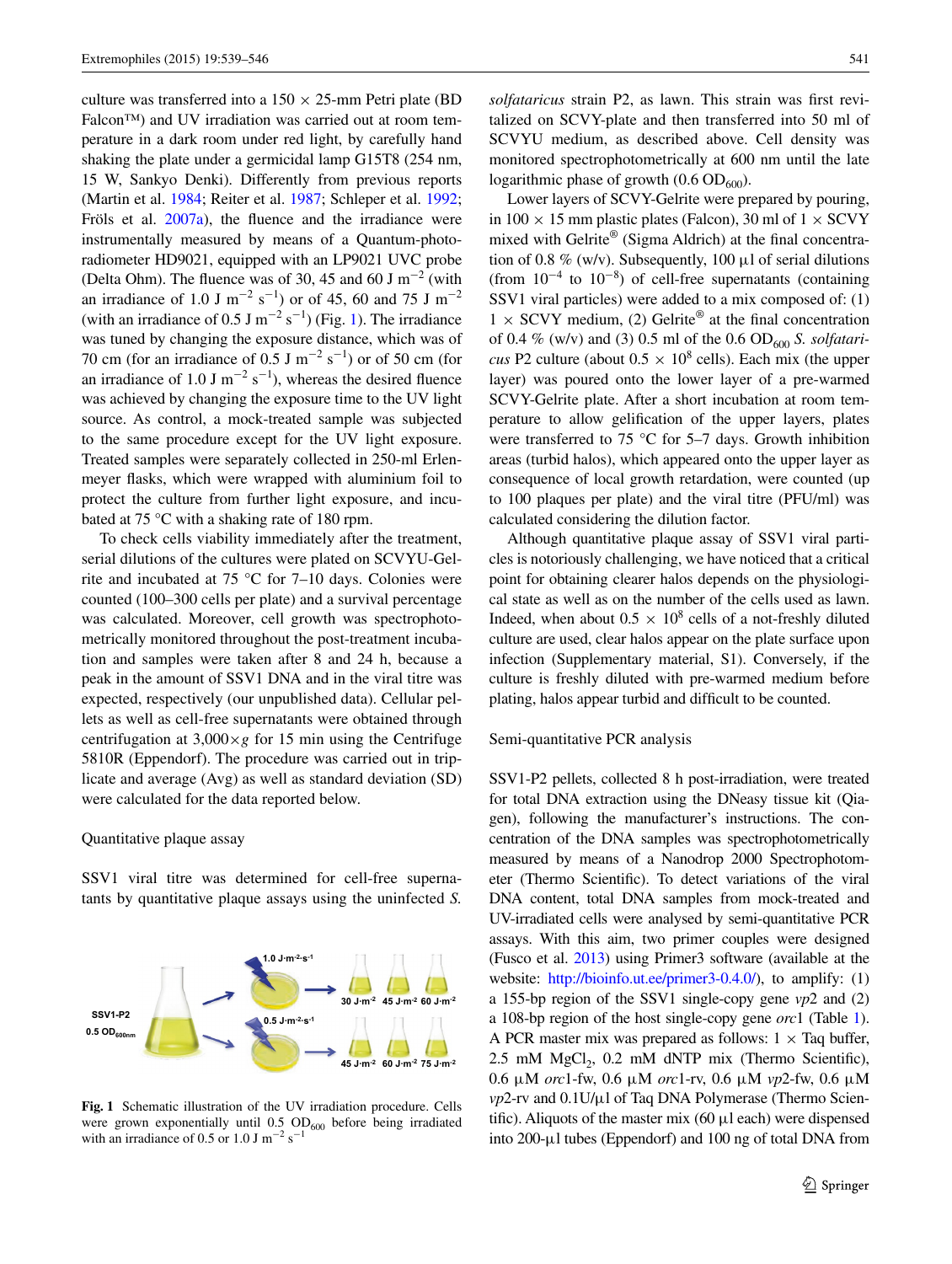<span id="page-4-0"></span>**Table 1** Sequences of oligonucleotides used for the semi-quantitative PCR assays

| Name      | Sequence $(5'$ -3')                       | Length $(nt)$ |
|-----------|-------------------------------------------|---------------|
|           | orc1-fw TATAAATTGTTATAGACATAGAACGCTGTA 30 |               |
|           | orc1-rv TTAAATACTTCTTGTGCCGATAGTCC        | 26            |
| $vp2$ -fw | GGAGGGTACATCGCTACCTTATGA                  | 24            |
|           | vp2-rv CAGTAGGGCTGACAGTAAACTACG           | 24            |
|           |                                           |               |

mock-treated or UV-irradiated cells were added. Each aliquot was then split into three sub-aliquots (20 μl each), to collect the tubes at the 20th, 25th and 30th cycle of amplification. The thermal cycling protocol was carried out into a Mastercycler Personal (Eppendorf®) as follows: an initial denaturation step of 5 min at 95 °C, followed by 30 cycles of 40 s at 95 °C, 40 s at 62 °C, and 1 min at 72 °C. After collecting the samples at the 30th cycle, a final step at 72 °C has been carried out for 10 min. PCR products were run on a 2 % agarose gel in  $1 \times$  TAE buffer (40 mM Tris, 20 mM acetic acid and 1 mM EDTA) for 1 h. Pictures were taken by means of a Gel Doc XR System (Biorad) and DNA bands quantified using the Quantity One Software (Biorad).

#### **Results**

The UV irradiation has a dose-dependent effect on the host cell viability

The UV irradiation not only induces the viral replication in SSV1-lysogens, but affects metabolism and survival of the host as well. In fact, major changes in growth rate and gene expression have been observed in the aftermath of UV irradiation of *S. solfataricus* cells.

Nevertheless, discrepant data have been produced about the UV-dependent gene regulation in this crenarchaeon, probably because the equipment and the procedure used, have not been standardized (Fröls et al. [2007b](#page-7-20), [2009;](#page-7-21) Götz et al. [2007;](#page-7-22) Salerno et al. [2003](#page-8-16)).

Likewise most of the bacteriophages and viruses known, the SSV1 development seems to be sensitive to the physiological state of the host (Prangishvili [2013;](#page-8-0) Contursi et al. [2006](#page-7-19); Bondy-Denomy and Davidson [2014](#page-7-23)). Therefore, a suitable protocol for SSV1 induction requires taking into account the host response in regard of cell viability and ability to recover upon UV exposure.

With the aim of setting up the best conditions for the induction of the SSV1 replication, cells were UV-irradiated by combining a set of different parameters: (1) the fluence ranging from 30 to 75 J m<sup>-2</sup>, (2) the irradiance of 0.5 or 1.0 J m<sup>-2</sup> s<sup>-1</sup>; (3) the exposure times ranging from 30 to 150 s, and (4) the exposure distance of 50 or 70 cm.



<span id="page-4-1"></span>**Fig. 2** Growth curves of SSV1-P2 pre- and post-UV treatment. The  $OD_{600nm}$  values were measured over a time window of ~55 h. Cells were grown exponentially until  $0.5 \text{ OD}_{600nm}$  value (21st h of incubation) before being mock or UV treated (*green* area of the graph). Afterwards, the samples were split into seven flasks, incubated back to 75 °C and further monitored (*red* area of the graph). The growth retardation is related to the fluence and irradiance administered

As shown in Fig. [2,](#page-4-1) cell growth is slowed down by the treatment with a dose-dependent trend. The highest UV fluency levels, i.e. 60 J m<sup>-2</sup> and 75 J m<sup>-2</sup>, resulted in heavy growth retardation, probably as consequence of an impaired activation of the DNA lesions repairing system(s). Conversely, cell growth was only partially delayed when the fluence and irradiance were progressively reduced down (Fig. [2\)](#page-4-1). Furthermore, cells viability determined by plating aliquots of the cultures, revealed that the survival percentage upon UV irradiation gradually increased by reducing both the fluence and irradiance (Table [2](#page-5-0)). To compensate for effects related to temperature changes, control cultures were subjected to the same procedure except for the UV irradiation.

Interestingly, our data indicate that the fluence  $(J m^{-2})$  is not the only parameter affecting the cell survival (Table [2\)](#page-5-0) and their ability to recover after the treatment (Fig. [1](#page-3-0)). Indeed, the irradiance (J m<sup>-2</sup> s<sup>-1</sup>) is crucial to preserve cells viability. In fact, using a milder irradiance reduces cells lethality and, in turn, improves the viral replication (see below), which relies on the host machinery. Indeed, the same fluence provided with two values of irradiance  $(0.5 \text{ or } 1.0 \text{ J m}^{-2} \text{ s}^{-1})$  led to different percentage of viability. For all the values of fluence tested, the percentage of survival cells is higher when they are treated with a lower irradiance (0.5 J m<sup>-</sup>2 s<sup>-1</sup>; Table [2\)](#page-5-0).

A suitable UV fluence for the induction of the SSV1 replication

The effect of UV irradiation on the SSV1 replication has been evaluated by monitoring the relative amount of the SSV1 DNA in the mock-treated and UV-irradiated cultures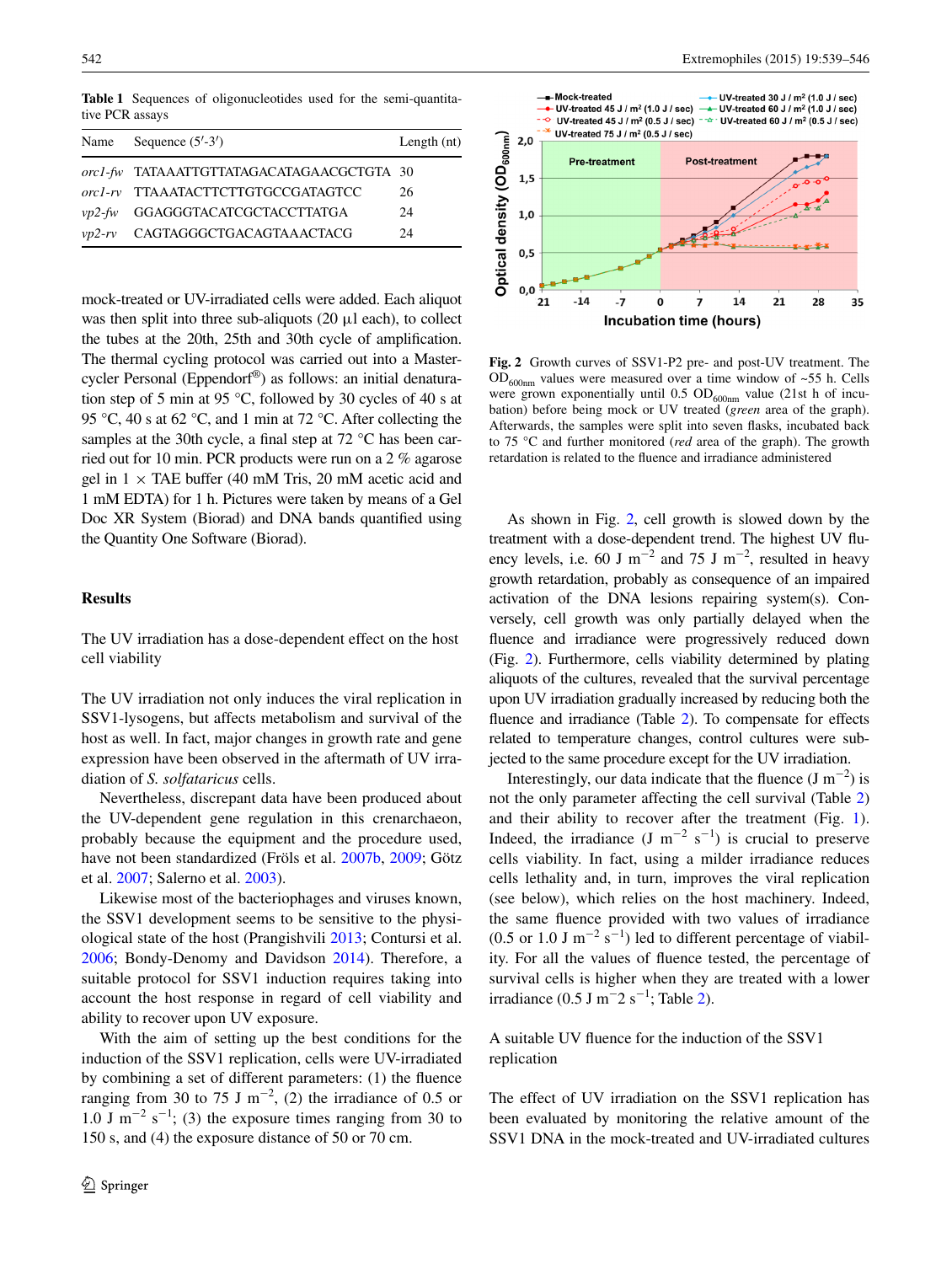<span id="page-5-0"></span>**Table 2** Cells viability after UV treatment

| Total fluence<br>$(J m^{-2})$ | CFU/ml Avg $\pm$ SD ( $n = 3$ )         | Survival<br>percentage $(\%)^a$ |
|-------------------------------|-----------------------------------------|---------------------------------|
| $\Omega$                      | $8.63 \times 10^7 \pm 0.26 \times 10^7$ | 100                             |
| 30 <sup>b</sup>               | $6.07 \times 10^7 \pm 0.30 \times 10^7$ | 70.33                           |
| 45 <sup>c</sup>               | $3.17 \times 10^7 \pm 0.08 \times 10^7$ | 36.73                           |
| $45^{\rm b}$                  | $1.87 \times 10^7 + 0.08 \times 10^7$   | 21.67                           |
| 60 <sup>c</sup>               | $0.60 \times 10^7 \pm 0.06 \times 10^7$ | 6.95                            |
| 60 <sup>b</sup>               | $0.23 \times 10^7 \pm 0.02 \times 10^7$ | 2.67                            |
| $75^{\circ}$                  | $0.51 \times 10^6 \pm 0.01 \times 10^6$ | 0.59                            |
|                               |                                         |                                 |

<sup>a</sup> Survival percentages calculated considering the mock-treated sample as 100 %

<sup>b</sup> Cells irradiated with an irradiance of 1.0 J m<sup>-2</sup> s<sup>-1</sup>

<sup>c</sup> Cells irradiated with an irradiance of 0.5 J m<sup>-2</sup> s<sup>-1</sup>

by semi-quantitative PCR assays. Cells were irradiated with a set of different conditions as described above and collected 8 h post-irradiation. Two single-copy genes on the host and viral chromosomes (*orc1* and *vp2*, respectively) were chosen to provide an estimation of the viral genome content under all the conditions tested. As shown, the PCR products were analysed for each sample on agarose gel at the 20th, 25th and 30th cycle of amplification (Fig. [3](#page-5-1)).

Densitometric analysis, performed by means of the software Quantity One (BioRad), revealed that the *vp2/orc1* fluorescence ratio increases in all the UV-irradiated samples compared to the mock-treated ones (when the same amplification cycle is considered). Notably, the highest value was detected for the sample treated with an irradiance of 0.5 J m<sup>-2</sup> s<sup>-1</sup> and a fluence of 45 J m<sup>-2</sup>, which, therefore, is the most suitable condition among the several tested (Fig. [3](#page-5-1)). For this latter sample, the fluorescence intensity of *vp2* at the 20th amplification cycle is comparable to its intensity at the 25th amplification cycle of the mock-treated sample (lysogenic culture). Under the best conditions, at each amplification cycle the amount of a specific amplicon

increases by a factor of  $2^n$ , where *n* is the number of cycle. Since the same amount of *vp2* (fluorescence intensity) is reached 5 cycles in advance in the irradiated sample, the copy number of SSV1 in this latter is  $\sim$ 32-fold higher (2<sup>5</sup>) than in the mock-treated one. Being the SSV1 copy number ~5 episomes per cell, the total viral amount reaches 160 copies per cell.

Worth of note is that, using the QIAprep Spin Miniprep Kit (Qiagen), about 20  $\mu$ g of SSV1 DNA (~1.2 × 10<sup>12</sup>) SSV1 episomal genomes) were isolated from independent preparations, by processing 50-ml pellets of cells harvested 8 h post-irradiation (0.75 OD<sub>600</sub>). If it is assumed that 1 OD<sub>600</sub> culture contains about  $2 \times 10^8$  cells/ml (as calculated by plate efficiency), 50 ml of a 0.75  $OD<sub>600</sub>$  culture contains  $\sim$ 7.5  $\times$  10<sup>9</sup> cells. According to the data already measured by the densitometric analysis, the initial SSV1 copy number increases of 32-fold.

#### The SSV1 viral particles accumulate in the culture supernatant after the irradiation

Performing quantitative plaque assay to determine the SSV1 viral titre is notoriously challenging. However, we have noticed that using a not-freshly diluted culture as lawn, the resulted halos appeared clearer and easier to be counted than those obtained when a freshly diluted culture was plated. Therefore, the growth retardation induced by SSV1 infection is more pronounced when the culture is harvested from an exhausted medium.

Viral titre was determined for the culture supernatants harvested at the 8th and the 24th h post-irradiation. These two time points were chosen because after 8 h of incubation the amount of viral DNA in the cells reaches its maximum, while subsequently decreases (10–24 h), probably as consequence of the viral particles extrusion into the culture medium (our unpublished data). The highest amount of viral particles  $(5 \t10^9 \tPEU/ml)$  was produced from cells treated with a fluence of 45 J m<sup>-2</sup> (irradiance of



<span id="page-5-1"></span>**Fig. 3** Semi-quantitative PCR analysis on DNA from mock- and UVtreated SSV1 -P2 cultures. Agarose gel electrophoresis of PCR products collected at the 20th, 25th and 30th amplification cycle. *Blackstraight arrows* point out to molecular weight markers as well as to host

 $(orc1 = 108$  bp) and viral  $(vp2 = 155$  bp) PCR products. Densitometric analysis detected a maximum amount of SSV1 DNA for the sample irradiated with a fluence of 45 J m<sup>-2</sup> and an irradiance of 0.5 J m<sup>-2</sup> s<sup>-1</sup> (*dashed frame*)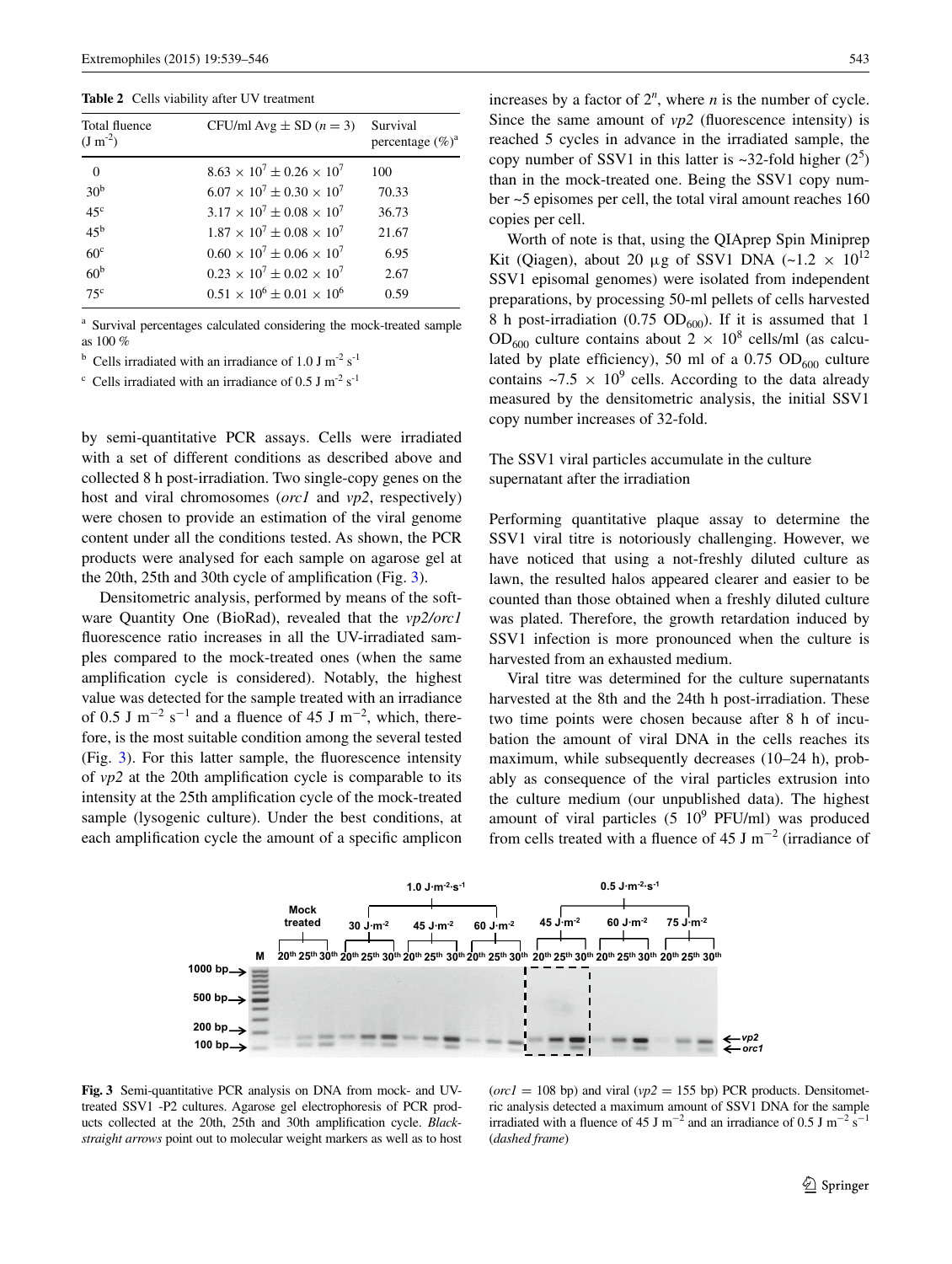0.5 J m<sup>-2</sup> s<sup>-1</sup>) and harvested 24 h post-irradiation. Whilst, the same fluence  $(45 \text{ J m}^{-2})$ , provided using an irradiance of 1.0 J m<sup>-2</sup> s<sup>-1</sup>, led to a lower viral titre (6 10<sup>8</sup> PFU/ml). This difference is due to the fact that, in the former case, a larger fraction of the cell population is viable (37 vs 22 %, Table [2](#page-5-0)), thus better supporting viral replication and virions extrusion.

#### **Discussion**

Three decades have passed since the discovery of SSV1 and it still represents a valid model to study the host–virus interaction in harsh environments (Martin et al. [1984](#page-8-1); Ceballos et al. [2012](#page-7-0); Schleper et al. [1992;](#page-8-6) Fröls et al. [2007a](#page-7-6); Fusco et al. [2013](#page-7-7)). Moreover, so far it is the only member of the *Fuselloviridae* family showing a UV-inducible life cycle (Prangishvili [2013;](#page-8-0) Contursi et al. [2014a\)](#page-7-10). Interestingly, the first proof of the existence of a UV-specific response in *Sulfolobus* was just derived from the transcription analysis of SSV1. In particular, the primary reaction after UV treatment of the host cells is the expression of a small transcript  $T_{ind}$ , which either acts as primer for viral replication and/ or encodes for a UV-responsive transcription factor (Fröls et al. [2007a](#page-7-6)).

However, the UV irradiation exerts effect not only on the SSV1 induction but also on the host metabolism and vitality as well. Indeed, the transcriptional response in *Sulfolobus* cells is paralleled by a phase of marked growth retardation with DNA replication and cell division slowing down (Fröls et al. [2009\)](#page-7-21). Exposure of cells to UV light causes the formation of two prevalent DNA lesions, i.e. cyclobutane pyrimidine dimers (CPDs) and 6–4 photoproducts, the former of which has been detected in UV-irradiated cells of *S. solfataricus* (Salerno et al. [2003\)](#page-8-16). The best characterized UV-damage repair system is the nucleotide excision repair (NER) pathway. Noteworthy, the genome of *S. solfataricus* encodes for homologues of the eukaryal NER system, which were found to be transcriptionally

<span id="page-6-0"></span>**Table 3** Viral titre at 8th and 24th hours after UV treatment

up-regulated upon UV irradiation (Salerno et al. [2003](#page-8-16)). In *Eukarya* the contribution of the NER pathway to the removal of UV-induced DNA lesions is dependent on the magnitude of the UV exposure used, i.e. on irradiance and fluence (Lee et al. [2004](#page-7-24)). Similarly, it has been shown that these two parameters represent key factors in the activation of the c-Jun N-terminal kinase (JNK), which is mediated by DNA lesions in mammalian cells. In particular, a prolonged activation of JNK was revealed when the UV fluence was administered using a lower irradiance (Adler et al. [1996](#page-7-25)). Notably, studies on UV response in *Eukarya* have evidenced that conflicting data are produced when different experimental procedures are used (Lee et al. [2004](#page-7-24)). Similar discrepancies in *S. solfataricus* (Fröls et al. [2007b,](#page-7-20) [2009](#page-7-21); Götz et al. [2007;](#page-7-22) Salerno et al. [2003](#page-8-16)) might be attributed to the lack of a standardized protocol. Indeed, in previous literature the fluence has been only empirically determined, whist the irradiance has not been taken into account (Martin et al. [1984;](#page-8-1) Reiter et al. [1987](#page-8-5); Schleper et al. [1992](#page-8-6); Fröls et al. [2007a\)](#page-7-6).

In this manuscript, we describe a suitable UV irradiation procedure, which is based on instrumentally measured parameters, i.e. the fluence and irradiance. A clear dose–response relationship between the UV irradiation and the host survival percentage is shown. Interestingly, cells lethality was significantly reduced through the tuning of the irradiance (0.5 or 1.0 J m<sup>-2</sup> s<sup>-1</sup>) (Table [2\)](#page-5-0). By analogy with eukaryal systems, this effect might be due to an improved functionality and/or activation of the DNA-damage repair systems (Lee et al. [2004](#page-7-24); Adler et al. [1996](#page-7-25)).

A fluence of 45 J m<sup>-2</sup>, in combination with an irradiance of 0.5 J m<sup>-2</sup> s<sup>-1</sup>, turned out to be not only suitable to preserve host viability, but also to lead to the highest accumulation of viral DNA and of viral particles (Fig. [2;](#page-4-1) Table [3](#page-6-0)). Indeed, densitometric analysis of the PCR products showed an increase of the SSV1 copy number of about 32-fold, i.e. of ~160 viral genome copies per cell in the irradiated culture collected 8 h post-irradiation. Moreover, the viral titre determined under the same irradiation conditions (about

| Total fluence $(J m^{-2})$ | PFU/ml 8th Avg $\pm$ SD ( $n = 3$ )     | PFU/ml 24th Avg $\pm$ SD ( $n = 3$ )    | PFU/ml fold of increase 8th/24th |
|----------------------------|-----------------------------------------|-----------------------------------------|----------------------------------|
| $\overline{0}$             | $2.10 \times 10^7 \pm 0.12 \times 10^7$ | $2.45 \times 10^7 \pm 0.18 \times 10^7$ | 1.17                             |
| 30 <sup>a</sup>            | $2.03 \times 10^7 \pm 0.16 \times 10^7$ | $8.26 \times 10^7 \pm 0.13 \times 10^7$ | 4.07                             |
| $45^{\rm b}$               | $2.31 \times 10^8 \pm 0.25 \times 10^8$ | $4.91 \times 10^9 \pm 0.11 \times 10^9$ | 21.26                            |
| $45^{\mathrm{a}}$          | $3.85 \times 10^7 \pm 0.15 \times 10^7$ | $6.35 \times 10^8 \pm 0.20 \times 10^8$ | 16.49                            |
| 60 <sup>b</sup>            | $3.92 \times 10^7 \pm 0.11 \times 10^7$ | $5.03 \times 10^8 \pm 0.13 \times 10^7$ | 12.83                            |
| 60 <sup>a</sup>            | $1.76 \times 10^7 \pm 0.16 \times 10^7$ | $3.68 \times 10^7 \pm 0.17 \times 10^7$ | 2.09                             |
| $75^{\rm b}$               | $1.81 \times 10^7 \pm 0.08 \times 10^7$ | $2.94 \times 10^7 \pm 0.16 \times 10^7$ | 1.62                             |
|                            |                                         |                                         |                                  |

<sup>a</sup> Cells irradiated with an irradiance of 1.0 J m<sup>-2</sup> s<sup>-1</sup>

<sup>b</sup> Cells irradiated with an irradiance of 0.5 J m<sup>-2</sup> s<sup>-1</sup>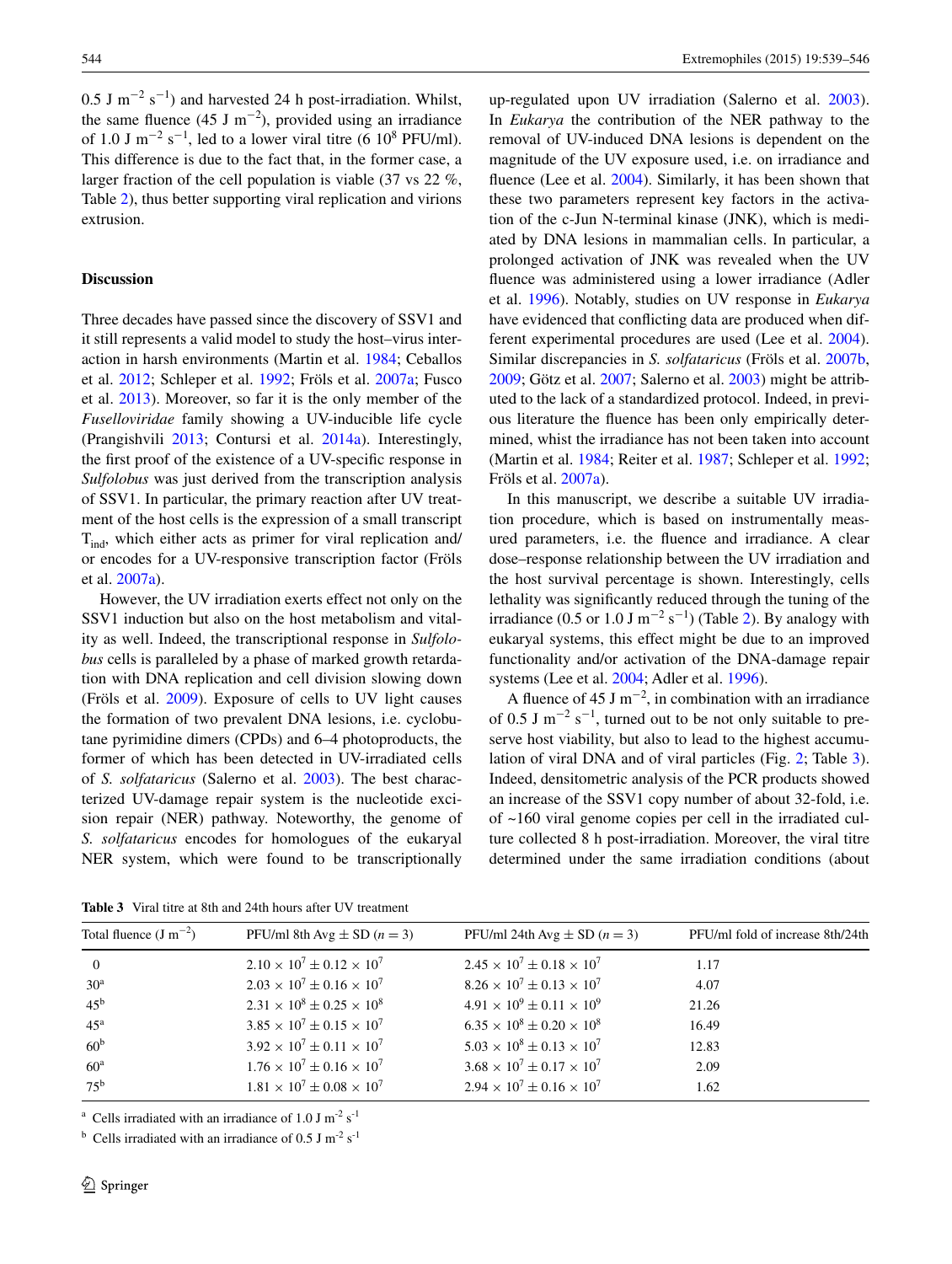$510<sup>9</sup>$  PFU/ml, Table [3\)](#page-6-0), was one order of magnitude higher than previously reported for *S. solfataricus* (Schleper et al. [1992](#page-8-6)). Therefore, the enhanced viability of the cell population affects viral replication and virions extrusion, thus influencing the increase of both copy number and viral titre.

Altogether these data highlight the necessity of standardizing the irradiation procedure to better compare results from different research groups.

Moreover, the establishment of a standardized protocol for SSV1 induction might have biotechnological potentialities since it allows the isolation of a huge amount of viral DNA as well as of viral particles to be employed for genetic manipulation and nanoparticles production, respectively. In this regard, viral particles from hyperthermophilic *Archaea* have been demonstrated to be exploitable for the fabrication of new nanoparticles. In particular, the rod-shaped virus SIRV2 (*Sulfolobus islandicus* rod-shaped virus 2) has been referred as a novel nanobuilding block (Evans [2009](#page-7-26)). Similarly, the virion of SSV1 can be considered, by its nature, a stable nanoparticle that is resistant to low pH and high temperature, and is, therefore, a good candidate for future biotechnological applications.

**Acknowledgments** Research in the authors' laboratories is supported by the grant "Programma F.A.R.O, IV tornata", founded by Università Federico II di Napoli and "Compagnia di San Paolo" (Naples Laboratory). We thank Dr Maria Ciaramella for providing us with the equipment for the UV irradiation.

#### **References**

- <span id="page-7-25"></span>Adler V, Polotskaya A, Kim J, Dolan L, Davis R, Pincus M, Ronai Z (1996) Dose rate and mode of exposure are key factors in JNK activation by UV irradiation. Carcinogenesis 17:2073–2076
- <span id="page-7-15"></span>Albers SV, Jonuscheit M et al (2006) Production of recombinant and tagged proteins in the hyperthermophilic archaeon *Sulfolobus solfataricus*. Appl Environ Microbiol 72:102–111
- <span id="page-7-18"></span>Bolton JR, Linden KG (2003) Standardization of methods for fluence (UV Dose) determination in bench-scale UV experiments. J Environ Eng 129:209–215
- <span id="page-7-23"></span>Bondy-Denomy J, Davidson AR (2014) When a virus is not a parasite: the beneficial effects of prophages on bacterial fitness. J Microbiol 52:235–242
- <span id="page-7-16"></span>Cannio R, Contursi P, Rossi M, Bartolucci S (1998) An autonomously replicating transforming vector for *Sulfolobus solfataricus*. J Bacteriol 180:3237–3240
- <span id="page-7-17"></span>Cannio R, Contursi P, Rossi M, Bartolucci S (2001) Thermoadaptation of a mesophilic hygromycin B phosphotransferase by directed evolution in hyperthermophilic *Archaea*: selection of a stable genetic marker for DNA transfer into *Sulfolobus solfataricus*. Extremophiles 5:153–159
- <span id="page-7-0"></span>Ceballos RM, Marceau CD, Marceau JO, Morris S, Clore AJ, Stedman KM (2012) Differential virus host-ranges of the *Fuselloviridae* of hyperthermophilic *Archaea*: implications for evolution in extreme environments. Front Microbiol 3:295
- <span id="page-7-1"></span>Clore AJ, Stedman KM (2007) The SSV1 viral integrase is not essential. Virology 361:103–111
- <span id="page-7-19"></span>Contursi P, Jensen J, Aucelli T, Rossi M, Bartolucci S, She Q (2006) Characterization of the *Sulfolobus* host-SSV2 virus interaction. Extremophiles 10:615–627
- <span id="page-7-8"></span>Contursi P, Cannio R, Prato S, She Q, Rossi M, Bartolucci S (2007) Transcriptional analysis of the genetic element pSSVx: differential and temporal regulation of gene expression reveals correlation between transcription and replication. J Bacteriol 17:6339–6350
- <span id="page-7-9"></span>Contursi P, Cannio R, She Q (2010) Transcription termination in the plasmid/virus hybrid pSSVx from *Sulfolobus islandicus*. Extremophiles 14:453–463
- <span id="page-7-12"></span>Contursi P, D'Ambrosio K, Pirone L, Pedone E, Aucelli T, She Q, De Simone G, Bartolucci S (2011) C68 from the *Sulfolobus islandicus* plasmid-virus pSSVx is a novel member of the AbrB-like transcription factor family. Biochem J 435:157–166
- <span id="page-7-11"></span>Contursi P, Fusco S, Limauro D, Fiorentino G (2013) Host and viral transcriptional regulators in *Sulfolobus*: an overview. Extremophiles 17:881–895
- <span id="page-7-10"></span>Contursi P, Fusco S, Cannio R, She Q (2014a) Molecular biology of fuselloviruses and their satellites. Extremophiles 3:473–489
- <span id="page-7-13"></span>Contursi P, Farina B, Pirone L, Fusco S, Russo L, Bartolucci S, Fattorusso R, Pedone E (2014b) Structural and functional studies of Stf76 from the *Sulfolobus islandicus* plasmid-virus pSSVx: a novel peculiar member of the winged helix-turn-helix transcription factor family. Acids Res, Nucl. doi:[10.1093/nar/gku215](http://dx.doi.org/10.1093/nar/gku215)
- <span id="page-7-5"></span>Eilers BJ, Young MJ, Lawrence CM (2012) The structure of an archaeal viral integrase reveals an evolutionarily conserved catalytic core yet supports a mechanism of DNA cleavage in trans. J Virol 86:8309–8313
- <span id="page-7-26"></span>Evans DJ (2009) Exploitation of plant and archaeal viruses in bionanotechnology. Biochem Soc Trans 37:665–670
- <span id="page-7-6"></span>Fröls S, Gordon PM, Panlilioc MA, Schleper C, Sensen CW (2007a) Elucidating the transcription cycle of the UV-inducible hyperthermophilic archaeal virus SSV1 by DNA microarrays. Virology 365:48–59
- <span id="page-7-20"></span>Fröls S, Gordon PM, Panlilio MA, Duggin IG, Bell SD, Sensen CW, Schleper C (2007b) Response of the hyperthermophilic archaeon *Sulfolobus solfataricus* to UV damage. J Bacteriol 189:8708–8718
- <span id="page-7-21"></span>Fröls S, White MF, Schleper C (2009) Reactions to UV damage in the model archaeon *Sulfolobus solfataricus*. Biochem Soc Trans 37:36–41
- <span id="page-7-7"></span>Fusco S, She Q, Bartolucci S, Contursi P (2013) T(lys), a newly identified *Sulfolobus* spindle-shaped virus 1 transcript expressed in the lysogenic state, encodes a DNA-binding protein interacting at the promoters of the early genes. J Virol 87:5926–5936
- <span id="page-7-22"></span>Götz D, Paytubi S, Munro S, Lundgren M, Bernander R, White MF (2007) Responses of hyperthermophilic crenarchaea to UV irradiation. Genome Biol 8:R220
- <span id="page-7-2"></span>Iverson E, Stedman K (2012) A genetic study of SSV1, the prototypical fusellovirus. Front Microbiol 3:200
- <span id="page-7-14"></span>Jonuscheit M, Martusewitsch E, Stedman KM, Schleper C (2003) A reporter gene system for the hyperthermophilic archaeon *Sulfolobus solfataricus* based on a selectable and integrative shuttle vector. Mol Microbiol 48:1241–1252
- <span id="page-7-3"></span>Kraft P, Kummel D, Oeckinghaus A, Gauss GH, Wiedenheft B, Young M, Lawrence CM (2004a) Structure of D-63 from *Sulfolobus* spindle-shaped virus 1: surface properties of the dimeric four-helix bundle suggest an adaptor protein function. J Virol 78:7438–7442
- <span id="page-7-4"></span>Kraft P, Oeckinghaus A, Kummel D, Gauss GH, Gilmore J, Wiedenheft B, Young M, Lawrence CM (2004b) Crystal structure of F-93 from *Sulfolobus* spindle-shaped virus 1, a winged-helix DNA-binding protein. J Virol 78:11544–11550
- <span id="page-7-24"></span>Lee DF, Drouin R, Pitsikas P, Rainbow AJ (2004) Detection of an involvement of the human mismatch repair genes *hMLH1* and *hMSH2* in nucleotide excision repair is dependent on UVC fluence to cells. Cancer Res 64:3865–3870